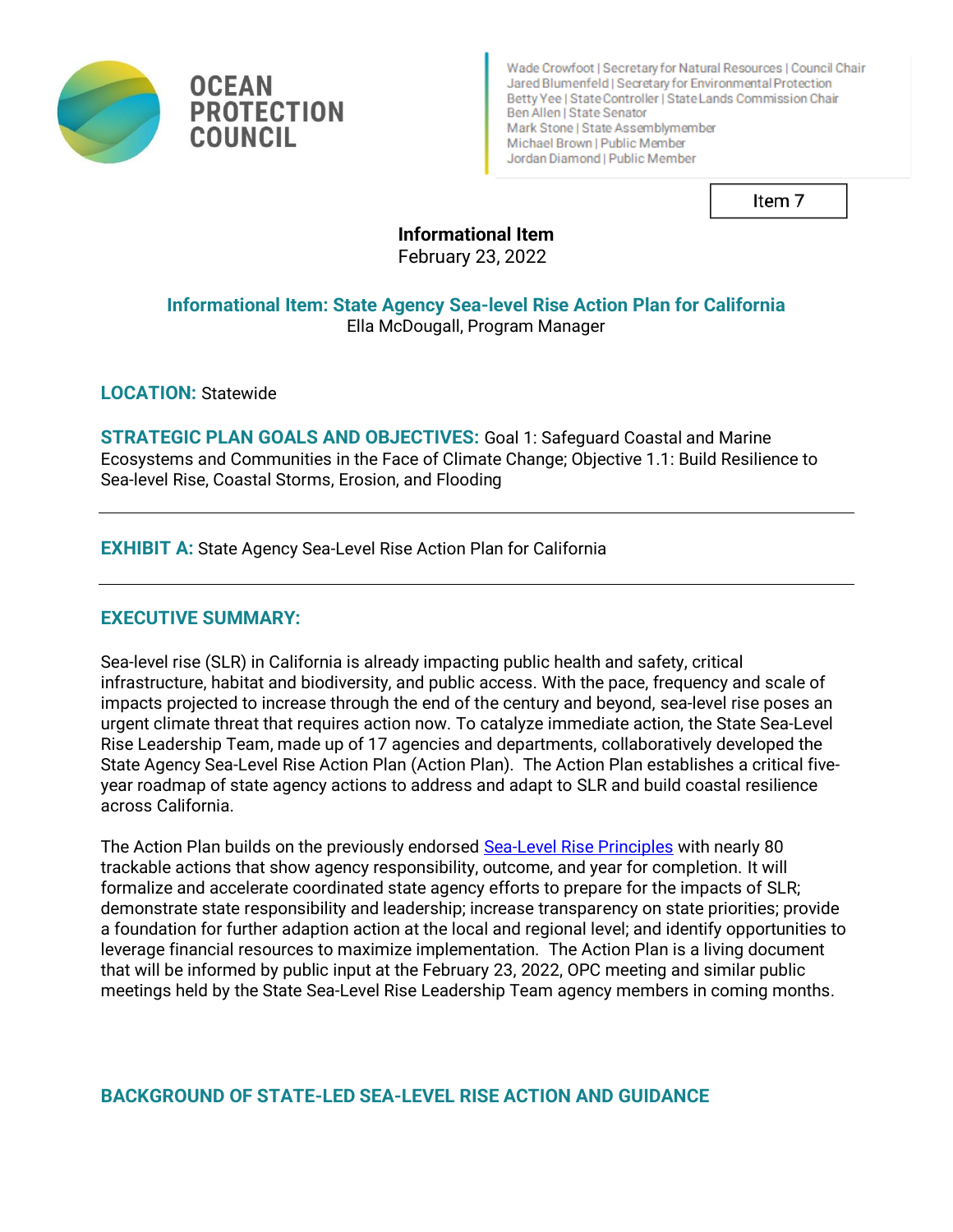California's coast faces a likely probability of experiencing sea-level rise of up to 1.0 foot by 2050 and 3.5 feet by 2100, threatening our coastal communities, way of life, and sense of Californian identity. According to California's Fourth Climate Change Assessment, 31 to 67 percent of Southern California beaches may completely erode by 2100 without intervention. The Fourth Climate Assessment also finds that statewide, \$17.9 billion worth of residential and commercial buildings could be inundated with just 1.7 feet of SLR, and that an estimated 3,750 miles of highway will be vulnerable to SLR and coastal storms by 2100.

Based on these projections and expected impacts, the California has demonstrated continual prioritization of coastal resilience through funding, legislation, and planning. In 2021, Governor Newsom signed a budget bill that included \$500 million to the State Coastal Conservancy, \$100 million to OPC, \$30 million to the Coastal Commission, \$22 million to various agencies to fund the Fifth Climate Assessment, and \$11.5 million to State Parks for SLR adaptation efforts. In 2021, SB [1,](https://leginfo.legislature.ca.gov/faces/billTextClient.xhtml?bill_id=202120220SB1) the California Sea Level Rise Mitigation and Adaptation Act of 2021, was signed into law. This legislation supports SLR planning and agency collaboration. In 2021, Coastal Commission also released its *[Critical Infrastructure at Risk: Sea Level Rise Planning Guidance for California's Coastal](https://www.coastal.ca.gov/climate/slr/vulnerability-adaptation/infrastructure/)  [Zone,](https://www.coastal.ca.gov/climate/slr/vulnerability-adaptation/infrastructure/)* and the San Francisco Bay Conservation and Development Commission released *[Bay Adapt](https://www.bayadapt.org/jointplatform/)*, a regional, multi-sector strategy for SLR to create a "One Bay" vision for shoreline adaptation. The Delta Stewardship Conservancy is also creating a regional vulnerability assessment and adaptation strategy for SLR and flooding, known as *[Delta Adapts](https://deltacouncil.ca.gov/delta-plan/climate-change)*. State Parks' *[SLR Adaptation](https://www.parks.ca.gov/?page_id=30540#:~:text=Our%20Strategy%20will%3A,event%20impacts%20at%20coastal%20parks)  [Strategy](https://www.parks.ca.gov/?page_id=30540#:~:text=Our%20Strategy%20will%3A,event%20impacts%20at%20coastal%20parks)* outlines a path to adapt coastal state parks units, for which funding was provided in the 2021 budget bill, and State Lands Commission is implementing **AB 691**, legislation to promote the proactive planning for SLR on Public Trust lands and resources, including ports. These current and ongoing efforts have led the state to a point where a coordinated roadmap is needed going forward. For this reason, OPC is leading the development and implementation of the SLR Action Plan.

OPC has been a leader in SLR science, guidance, and project implementation for the state of California. In 2018, OPC released the State of California Sea-Level Rise Adaptation Guidance (Guidance). This Guidance offered a set of localized and probabilistic sea-level projections to help local planners and decision makers adapt to SLR. This Guidance is widely considered California's best available science for SLR projections.

Since its publication, OPC identified the need for unified principles for addressing SLR resilience for California's coastal communities, ecosystems, and economies. With the collaboration of the California Natural Resources Agency, CalEPA and over 15 additional departments and agencies, the SLR Principles for Aligned State Action (Principles) were developed around seven themes:

- 1. Best Available Science
- 2. Partnerships
- 3. Alignment
- 4. Communications
- 5. Local Support
- 6. Coastal Resilience Projects
- 7. Equity

Though these Principles create a direction for how to align state actions and decision points around SLR, an actionable path was needed. The Ocean Protection Council (OPC) was charged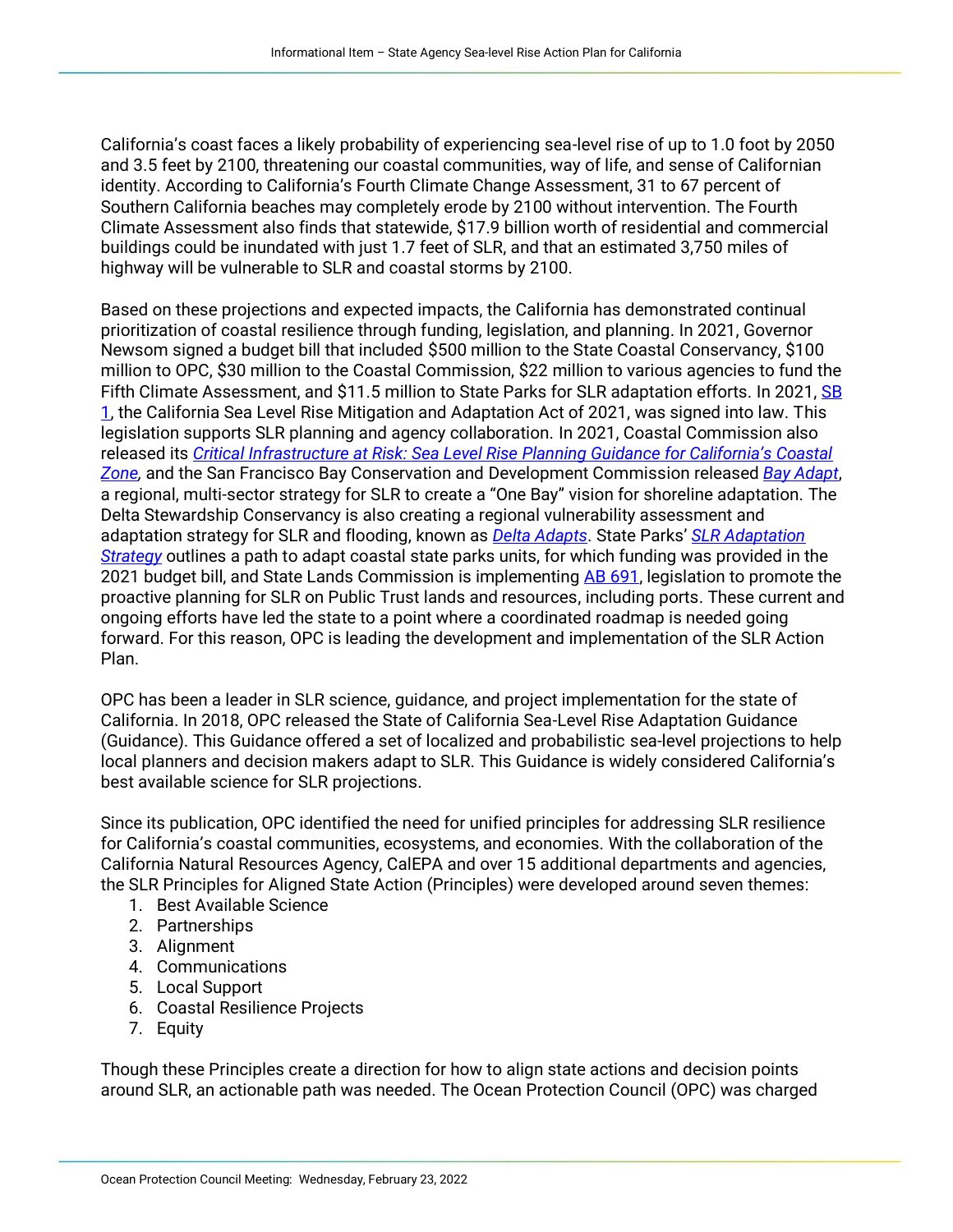with working with agency partners to create a statewide, collaborative Action Plan that would carry out these Principles. The result is this document, the SLR Action Plan, a five-year roadmap to make advances toward coastal resilience through comprehensive, coordinated, and collaborative work. The actions in this plan address urgent needs by identifying projects that require further resources, as well as highlight ongoing work that will be leveraged upon in the next five years.

### **ROLE OF STATE SEA-LEVEL RISE LEADERSHIP TEAM**

Past multi-agency work and partnerships has helped set the stage for the development of the Action Plan. The State SLR Leadership Team is made up of 17 California state agencies who work collectively to achieve coastal resilience for the entire coast of California. These agencies hold jurisdiction over the coastal region through authorities to regulate, fund, and develop and implement local, regional, and state policies. These state agencies include:

- California Coastal Commission (CCC)
- California State Coastal Conservancy (SCC)
- California Department of Insurance (CDI)
- California Department of Transportation (CalTrans)
- California Department of Fish and Wildlife (CDFW)
- California Office of Emergency Services (CalOES)
- California Department of Water Resources (DWR)
- California Department of Toxic Substances and Control (DTSC)
- California State Water Resources Control Board (SWRCB) in consultation with the Regional Water Quality Control Boards (RWQCB), collectively referred to as Water Boards
- California Office of Planning and Research (OPR)
- California Natural Resources Agency Ocean Protection Council (OPC)
- California Energy Commission (CEC)
- California State Lands Commission (SLC)
- California Environmental Protection Agency (CalEPA)
- California Department of Parks and Recreation (State Parks)
- Bay Conservation and Development Commission (BCDC)
- Delta Stewardship Council (DSC)

The creation of the SLR Action Plan would not have been possible without the leadership of the Executive Committee from these agencies, and the input and participation of the Working Group staff from these agencies. OPC also held one-on-one meetings with most of these agencies to better understand their work and contribution to SLR resiliency.

Additionally, in September of 2021, Governor Newsom signed SB1 (Atkins, 2021) to address sealevel rise planning needs. This bill established the California SLR State and Regional Support Collaborative, tasked with educating the public, advising on priority SLR projects, and requiring the inclusion of SLR in coastal development, adaptation, and mitigation efforts. The State SLR Leadership Team will house this Collaborative, and OPC will advise the legislature on project and funding updates.

### **GOALS AND HIGHLIGHTS OF THE STATE AGENCY SEA-LEVEL RISE ACTION PLAN**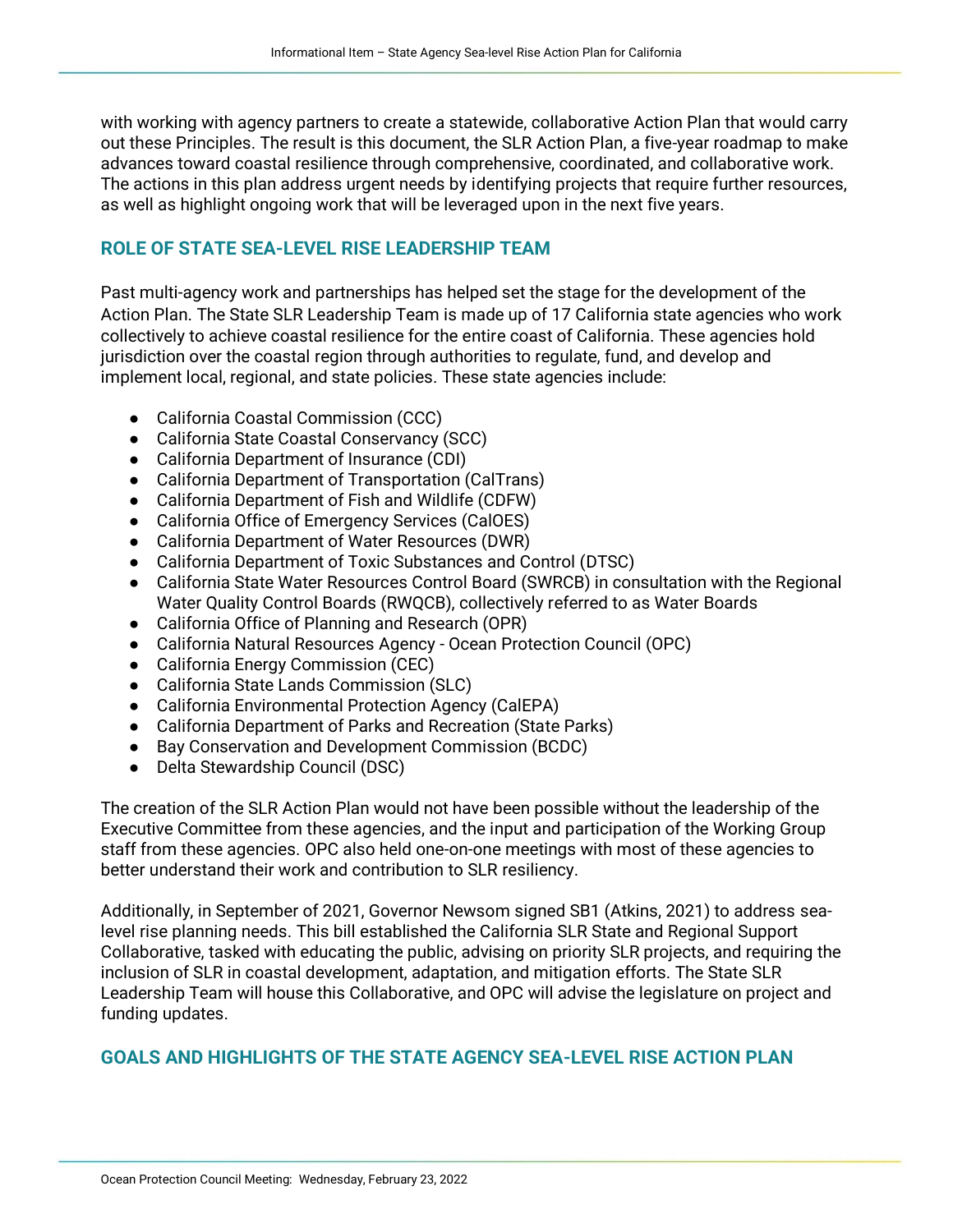The Action Plan's vision is to make all of California, from its coastlines to its inland areas, bays, and estuaries, resilient to the impacts of SLR, such as flooding, erosion, and habitat degradation and loss. This will most successfully occur through thoughtful and coordinated planning and projects aimed to protect and conserve our unique biodiversity, public health and safety, infrastructure, outdoor access, and coastal economy. This must be done through an equitable process, inclusive of all Californians, with an emphasis on supporting communities entitled to environmental and climate justice.

This Action Plan captures much of the work and efforts put forth by agencies participating in the State SLR Leadership Team to achieve coastal resilience for the state of California. These goals are highly related to the SLR Principles, as they have been created through an iterative process based on the Principles and their priorities. High level goals of the action plan revolve around planning, nature-based solutions and habitat, and equity as follows:

- The entire coast of California should be prepared and planning for SLR.
- SLR adaptation plans should lead to project implementation.
- SLR adaptation planning should include pathways to resiliency to 3.5' by 2050 and 6.0' by 2100.
- Apply an equity lens to all SLR adaptation planning and projects.
- Nature-based solutions should be pursued when possible.
- Coastal habitats including wetlands, beaches, and dunes should be protected and conserved.

Together, every action within the SLR Action Plan reinforces the goals stated above, but individually, each action is accountable for its own success through the following standards. Each action is:

- Trackable -- final product(s) demonstrate success.
- Centered on leadership -- assigned lead agencies are responsible for tracking progress, while supporting agencies assist and collaborate.
- Coordinated -- collaboration will happen across agencies that have a stake in the action or goal.
- Tied to target timelines -- actions should have targets for completion or implementation. Actions and projects that are listed as "ongoing" have already begun or may not have a clearly defined end point. However, the pace of implementation will depend upon the feasibility and availability of resources and competing priorities.
- Forward thinking -- actions represent efforts that are either ongoing or have been identified as a priority. In some cases, additional funding, capacity/staff, or legislation may be required to fully address a given priority. To indicate the critical importance of certain actions toward achieving coastal resilience, some actions, for which funding exists or has been allocated in the FY21/22 budget or previous budgets, have been denoted with a "C".

As previously mentioned, the SLR Action Plan is modeled on the seven SLR Principles for Aligned State Action. Each Principle is followed by a handful of specific, outcome-oriented key actions. In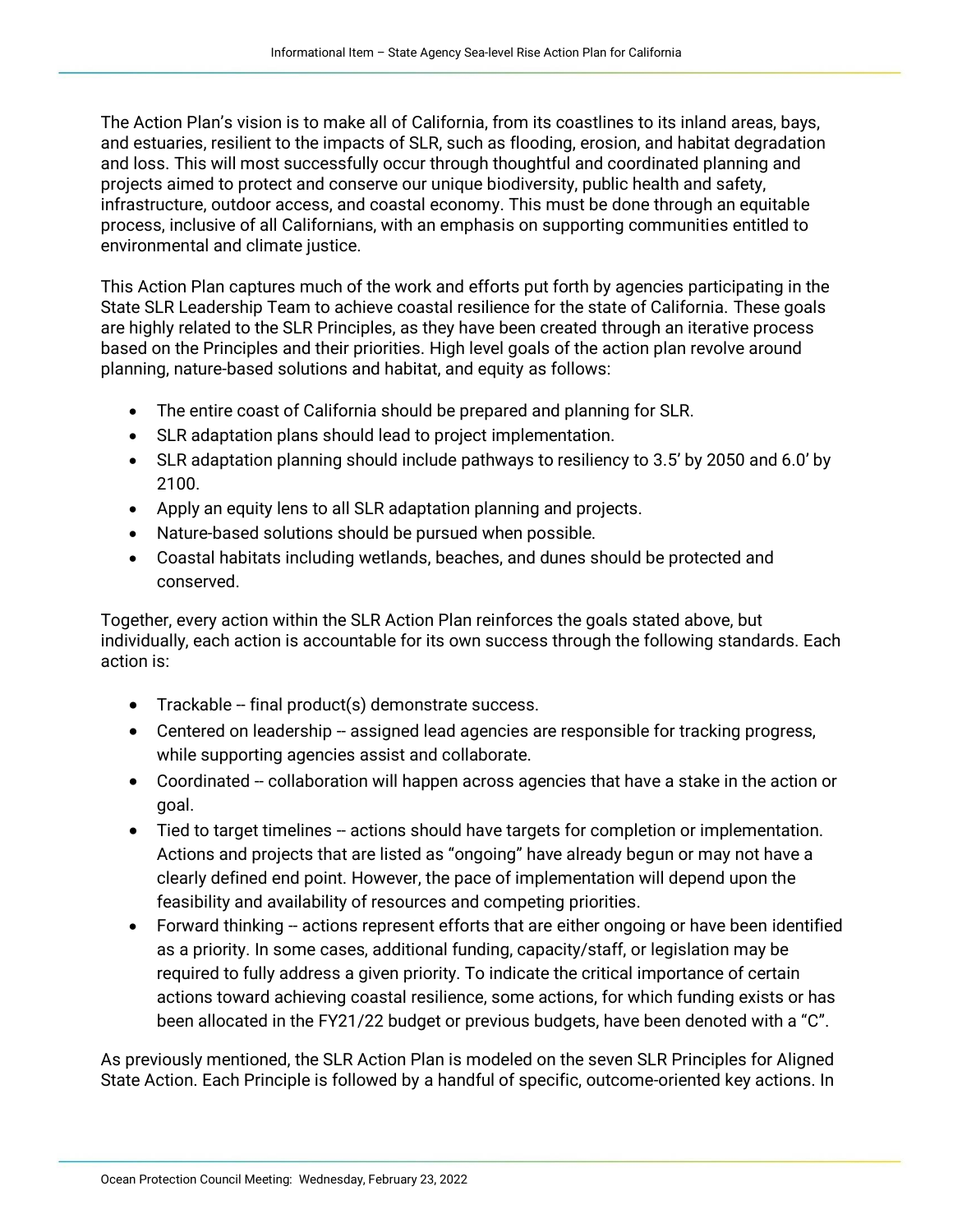summary, the actions within each principle cover a wide array of topics, including, but not limited to:

#### *SLR Principle 1: Best Available Science*

- Best available science should inform all SLR related projects, policy, and decision-making
- Interdisciplinary partnerships (state and federal agencies, NGOs, tribal groups utilizing Traditional Ecological Knowledge (TEK) academic institutions) should fill existing knowledge gaps
- Collaborations should support necessary updates to SLR models and viewers by integrating new findings and improving the utility of these tools for relevant stakeholders
- Development of the updated 2023 State of California SLR Guidance using the best available science including the US National Climate Assessment and new scientific findings as they emerge

#### *SLR Principle 2: Partnerships*

- Regular coordination of the State SLR Leadership Team on long term planning efforts, legislation, and policy alignment.
- Foster partnerships between private groups, federal/state/regional/local agencies, community-based organizations, and Tribes

#### *SLR Principle 3: Communications*

- Represent SLR as a major climate issue to the public.
- State SLR Leadership Team to continue coordinated efforts on SLR strategy, direction, and legislation and engage with coastal and inland communities
- Utilize the Adaptation Clearinghouse as a centralized source of information and relevant resources

#### *SLR Principle 4: Local Support*

- Downscale SLR resiliency to the local level, based on local and regional conditions, needs, and past and current planning efforts.
- Share resources and best practices with local and regional leaders
- Connect local community-based organizations and consultants with pertinent projects
- State SLR Leadership Team will continue to engage with and support local entities

#### *SLR Principle 5: Alignment*

- State agencies, decision-makers, and project managers align on the basics of SLR adaptation, including SLR science, planning efforts, permitting, implementation, monitoring, and education and outreach
- Support cross-jurisdictional coordination especially where assets and hazards cross traditional boundaries
- Prioritize multidisciplinary teams and projects that offer multiple benefits should be prioritized

#### *SLR Principle 6: Resilience Projects*

- Realize adaptation plans with on-the-ground projects
- Apply planning targets to new and redevelopment
- Prioritize nature-based solutions and implement monitoring and evaluating programs.
- Pilot projects and demonstration efforts that are grounded in science and supported by research